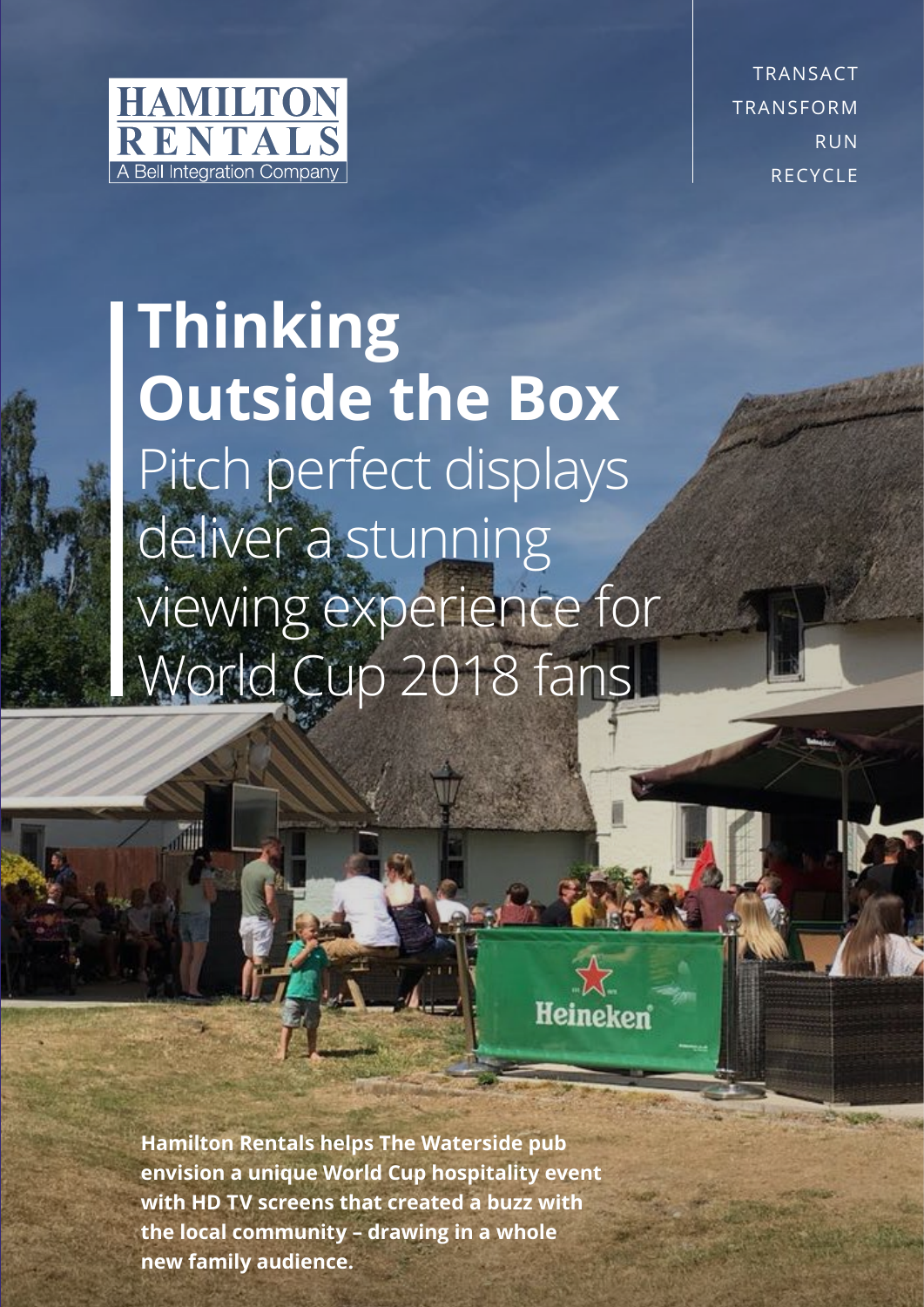

"Enticing people off their sofas and into our venue meant we had to be confident we could deliver a great high-tech viewing experience that got them coming back for more,"

# Background

## **Breathing New Life into a Neighbourhood Pub**

When TMDining relaunched The Waterside pub in Woodley, it was determined to reconnect with local residents and reach out to a whole new audience of consumers.

"We wanted to offer locals and visitors a family-friendly destination featuring great food – served up with our trademark top-notch hospitality," explains Greg Watts, Operations Manager at TMDining.

Steeped in local history, the pub - previously known as the Thatchers Tavern - underwent a major makeover before re-opening with a new name, a contemporary new look and a tempting new menu.

"Our aim was to give something back to the local community, with a relaxed and accessible space that's ideal for meeting up with family or friends," continues Greg.

To get word out about the revitalised neighbourhood pub, the operations team decided to screen the World Cup 2018 and draw people in – putting The Waterside well and truly on the map with locals.

"Enticing people off their sofas and into our venue meant we had to be confident we could deliver a great high-tech viewing experience that got them coming back for more," says Greg.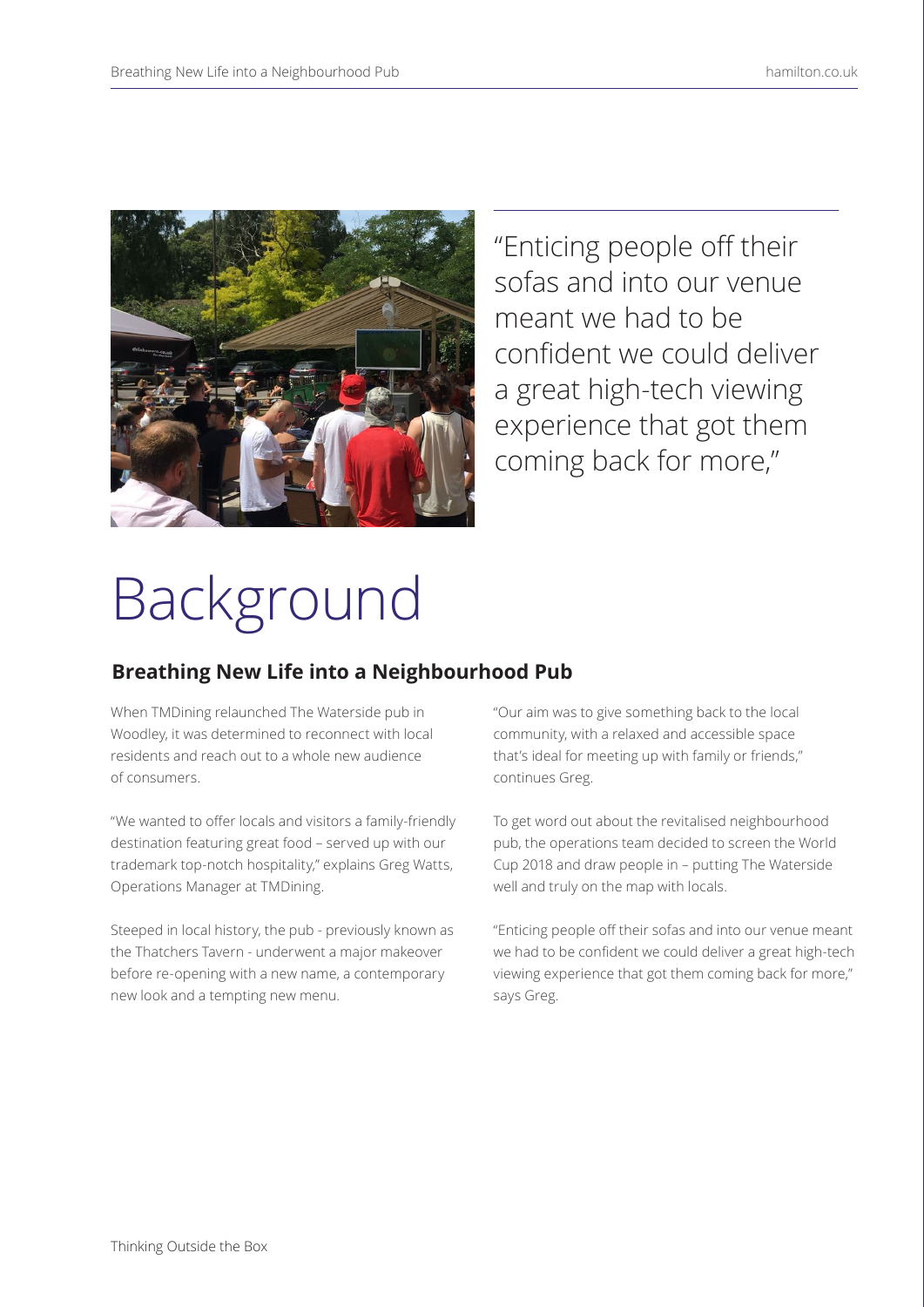# The requirement

Greg wanted to create a dedicated viewing zone on the pub's extensive outdoor terrace overlooking the beer garden. This would ensure World Cup fans could watch live match games, enjoying sizzling food served fresh from the BBQ, without disrupting other customers who wanted a quiet restaurant meal inside the pub.

Determined to leave nothing to chance, Greg decided to hire specialist outdoor TV screens that would perform outstandingly – no matter what the weather conditions.

"We're not a Sports Bar and wanted to temporarily bring in the best technology for the job in the most costeffective manner possible – returning all equipment once the tournament was over," he explains.

Knowing what to install and where, so that everyone enjoyed an uninterrupted view of the action, was just part of the challenge. The TV screens also had to remain securely in place for the duration of the event.

"We're not a Sports Bar and wanted to temporarily bring in the best technology for the job in the most costeffective manner possible – returning all equipment once the tournament was over,"



"We needed the right number of screens, located in the right position, so that nobody had to stand to get a view," continues Greg.

"Being able to hear the commentary in crystal clear clarity was also vital. And it was obvious we'd need a high definition delivery system – otherwise people would simply stay at home and watch the matches on their own devices."

To ensure it hosted the 2018 World Cup in style, The Waterside turned to Hamilton Rentals to ensure everything was in place to give customers a great viewing experience.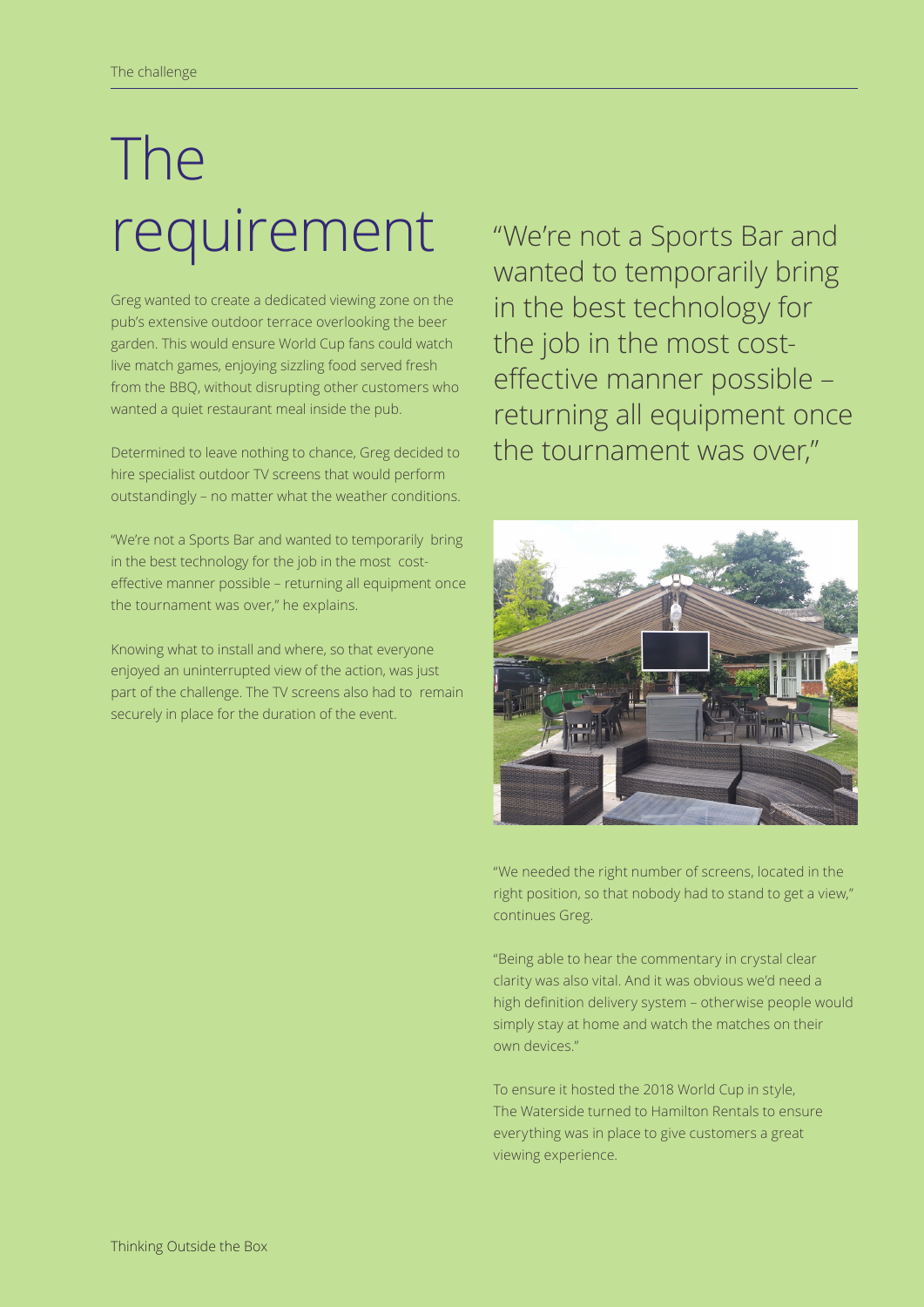We didn't want customers to feel crammed in and we wanted everyone to stay seated, so they could eat and drink before, during and after matches. Hamilton Rentals gave us some great advice on the best set up to achieve the ambience we wanted – everything from the exact placement and angle of TV screens to the size of display we'd need,"

## The Solution

## **Size - and placement - matters**

The team from Hamilton Rentals surveyed the proposed World Cup viewing area, providing recommendations on the best audio-visual technology to employ for the task in hand.

"We didn't want customers to feel crammed in and we wanted everyone to stay seated, so they could eat and drink before, during and after matches. Hamilton Rentals gave us some great advice on the best set up to achieve the ambience we wanted – everything from the exact placement and angle of TV screens to the size of display we'd need," says Greg.

To guarantee repeat customers throughout the tournament, the decision was taken to install two 55-inch ProofVision outdoor TV screens and Outdoor ProofVision speakers. These high-resolution screens feature a durable weatherproof structure plus anti-reflective technology that ensures crystal clear viewing, even in bright sunlight.

Installed front-to-back under a fixed marquee and secured with a threaded bolt and locks, the technology was safely installed so that it could not be displaced – no matter how excited fans got.

"Hamilton Rentals also ran a link from the signal source inside our venue to each TV and took care of every aspect of the installation," continues Greg. "The ability to 'switch on' and 'switch off' the AV equipment as and when required ensured we could offer coverage of matches at appropriate times."

This was important to the operations team, as Greg explains:

"Working with an organisation like Hamilton Rentals made it possible for The Waterside to utilise the very latest technology without compromising our core image and values."

"Because we're not a Sports Bar, it was important we were able to screen a specific event – like the World Cup – without committing to a long-term technology investment that would spoil the relaxed vibe of The Waterside. Hamilton Rentals helped us ensure that we could continue to offer a protected space where customers can enjoy one another's company, without unwelcome TV screen distractions."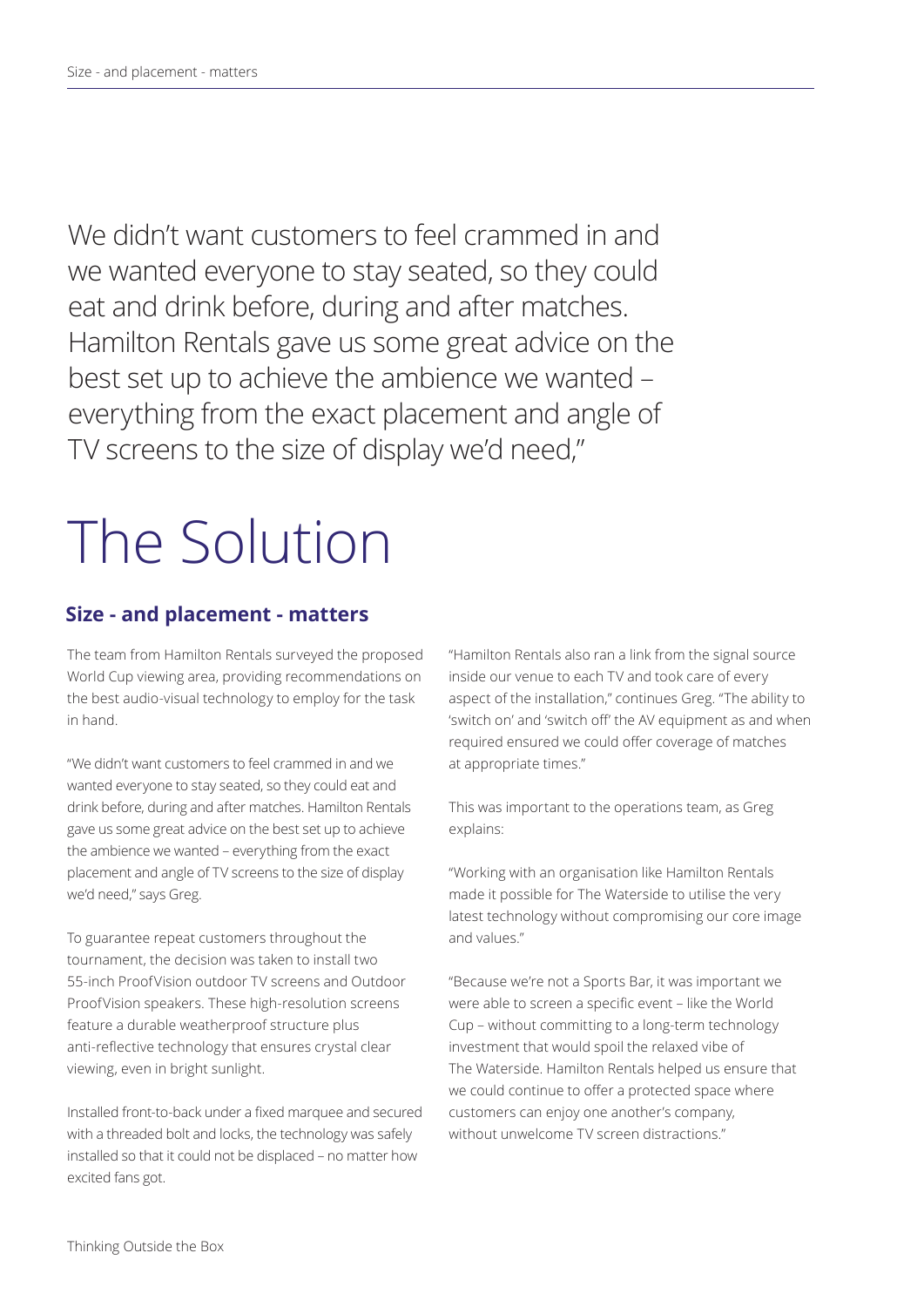## The outcomes

## **Standing out from the crowd**

The solution proved a runaway success with families and friends, who repeatedly returned to The Waterside to follow England's progress and enjoy sharing the ups and downs of the tournament with others. All in the comfort of a venue that offered a fabulous environment where food and drink was readily on tap.

"\@ promoted the fact that we were offering \\rld Cup coverage through social media and a local marketing campaign. Whin no time at all the 300-seat viewing area was frequently packed to capacity," says Greg.

"The clarity of the high-resolution system provided by Hamilton Rentals was outstanding and no matter where people sat, they were always guaranteed a clear view of the action as it unfolded."

The success of the hospitality programme exceeded all expectations, as Greg explains:

"Word of mouth quickly spread. People came in – and kept coming back - to experience the great atmosphere and socialise with others. Alongside generating a major revenue uplift during the tournament, we've also seen a subsequent uplift in customer footfall. In other words, many of the people who first experienced our offering during the World Cup have since returned to become regular dining customers."

For Greg, the advantage of being able to hire state-of-the-art AV technology is clear:

"Hiring everything from Hamilton Rentals for a short-term period meant we could get our hands on the very latest professional audio and display technologies, while avoiding the cost of ownership that's typically incurred if we'd had to purchase the equipment outright."

"Hamilton Rentals set everything up for us – and once the World Cup was over, took it away again. Enabling us to get back to 'business as usual' without any hassle."

# Why Hamilton Rentals?

With extensive expertise in digital displays for outdoor events, Hamilton Rentals was able to recommend the correct set up and connectivity that ensured The Waterside was able to deliver an engaging experience that resonated with local customers.

"It quickly became clear that the Hamilton Rentals team was a highly professional bunch of great people who were able to offer insightful guidance on everything from the right display quality to recommendations on the best size of screen

to go for," confirms Greg.

"They took care of everything – even assessing our broadcasting source to ensure full compatibility with the right TV screens. With their help we were able to try something new and different, successfully screening one of the most iconic sporting events on the planet and delivering a complete entertainment package – complete with food and beverage - that brought us to the attention of the community."

In the months that have followed, many local residents have repeatedly returned to The Waterside.

"Opening our doors to the community during the World Cup helped put people in the picture – giving them a taster of what we are all about and the depth of our offering. It's helped us create a lasting impression that's powering long term revenue growth."